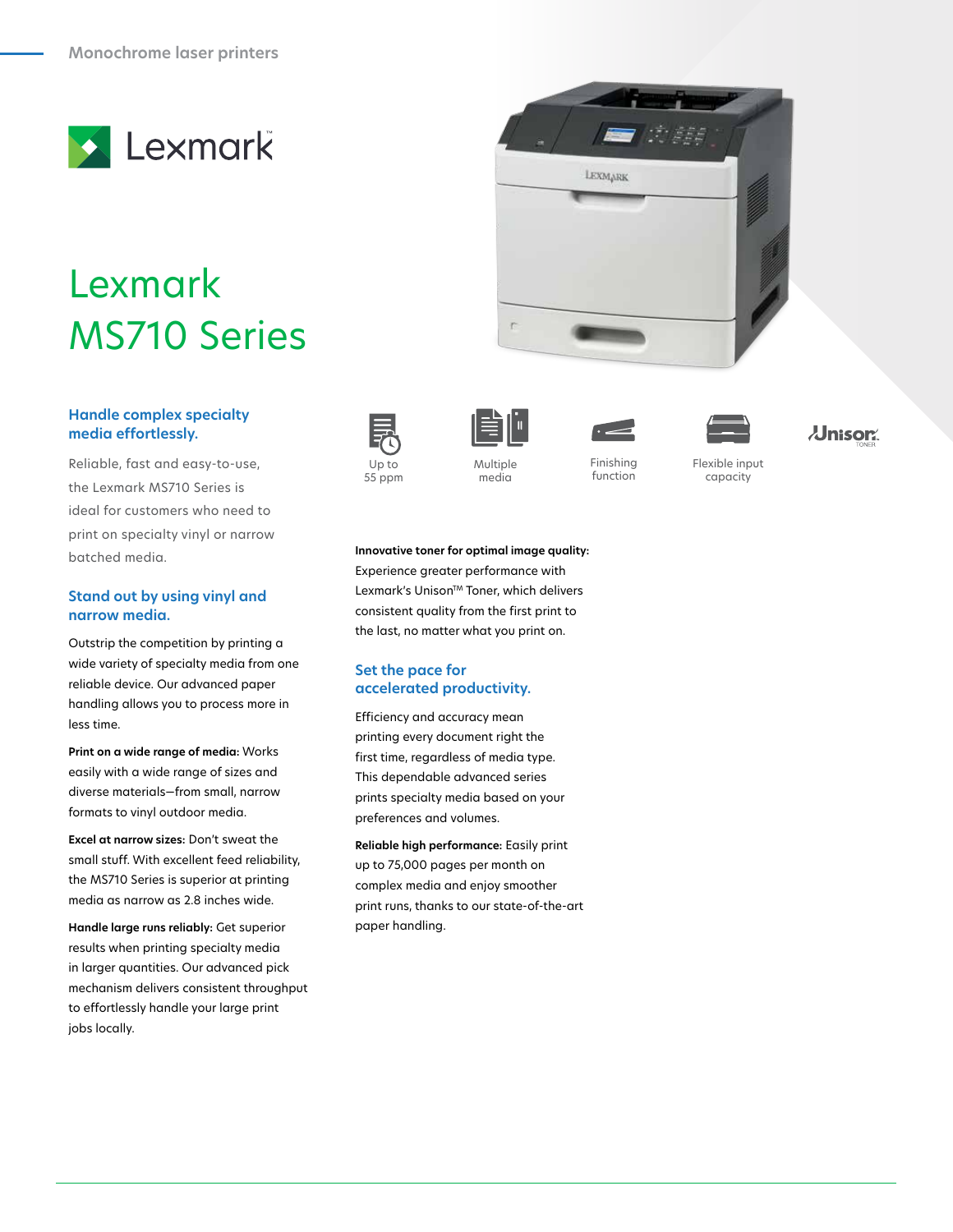**Keep jobs moving:** With a maximum input capacity of up to 4,400 sheets spread over six input trays, you can load a variety of media to easily execute diverse print jobs from one device. Opt for a lockable tray to keep your prescription forms and other sensitive paper secure.

**Fast processing power:** Improve print speeds by taking advantage of up to 2.5 GB of upgradable memory, an 800 MHz dual-core processor and Gigabit Ethernet. MS710 delivers the power you need to react quickly to a competitor's price move by printing locally on demand.

**Rapid professional printing:** Great for office printing such as business documents, invoices and reports. You'll race through print runs at speeds up to 55 pages per minute.

**Make the move to multipurpose:** Combine with the MX6500e Multifunction Option to add full multifunction capability. Enjoy the convenience of copying, faxing, emailing and scanning—all from one device.

#### **Adaptable. Secure. Dependable.**

Respond quickly to changing business needs with the Lexmark MS710 Series. Designed to enable convenient ondemand printing and streamline your business operations, these printers are specifically engineered for printing on complex, hard-to-print media. This makes them the ideal choice for:

**Retail signage:** Print great-looking shelfedge signs and labels. For the world's leading shelf-edge signage solution, combine with our Print and Digital Signage solution. Visit lexmark.com/ en\_us/solutions/retail/print-and-digitalsignage.html for details.

**Pharmacy:** Print integrated and dual web prescription labels and duplex pharmacy media right the first time, regardless of media type. Lexmark's reliable devices deliver high performance in a compact space-saving design.

**Government:** Designed to modernize and improve service delivery, Lexmark devices improve and automate your processes, allowing you to easily print on complex media such as license plate tags, identification documents and permits. Our products can also help you maintain compliance with mandated security standards, such as secure driver's licenses.